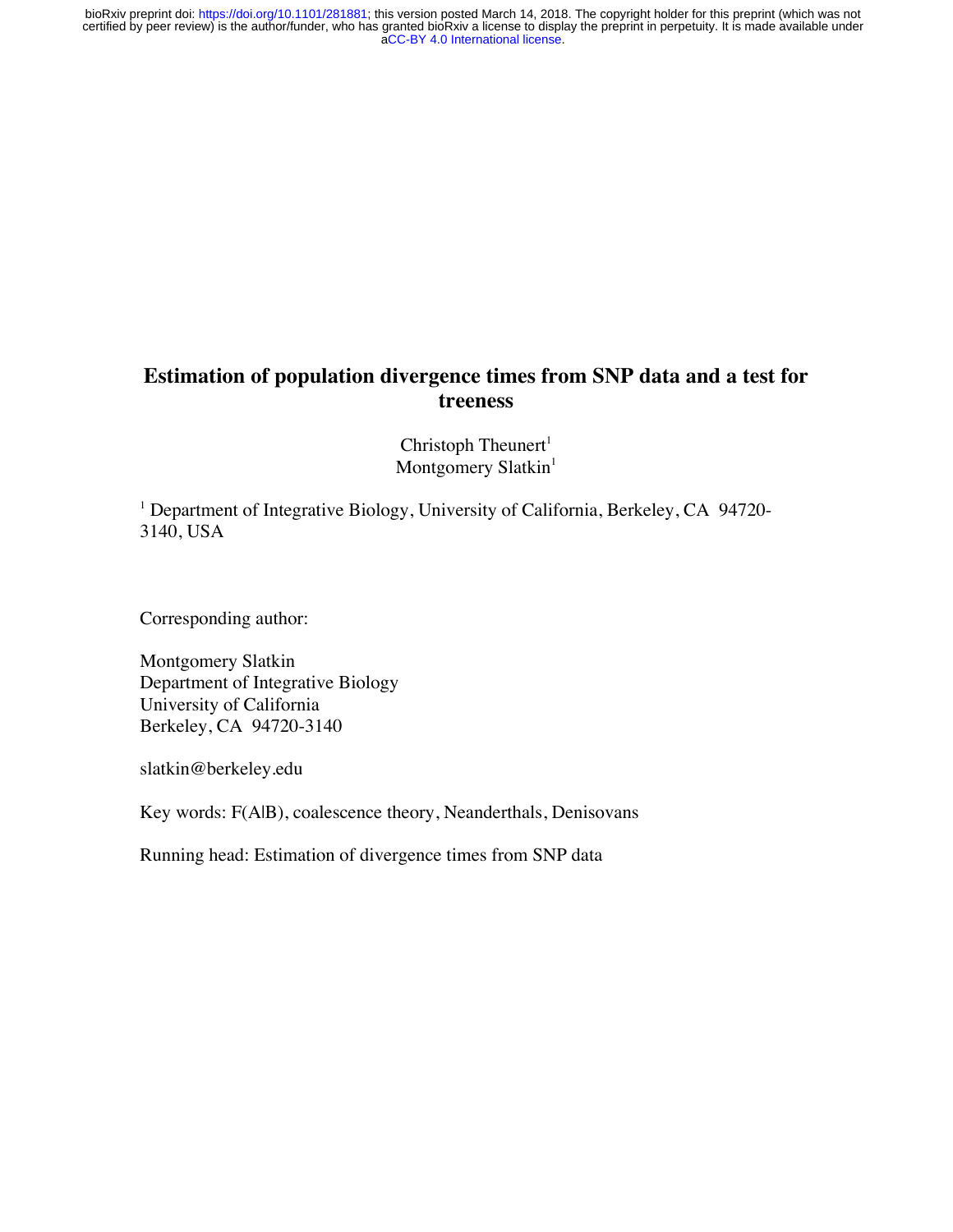#### **Abstract**

We present a method for estimating population divergence times from genome sequences when one individual is sampled from each population. Our method is a simplified version of one presented by Rassmussen et al. (2014) for testing for direct ancestry of an archaic genome. Our method does not require distinguishing ancestral from derived alleles or assumptions about demographic history before population divergence. We discuss the relationship of our method to two similar methods, one introduced by Green et al. (2010) and denoted by  $F(A|B)$ and the other introduced by Schlebusch et al. (2017) and called the TT method. When our method is applied to individuals from three or more populations, it provides a test of whether the population history is treelike. We illustrate the use of our method by applying it to three high-coverage archaic genomes, two Neanderthals (Vindija and Altai) and a Denisovan.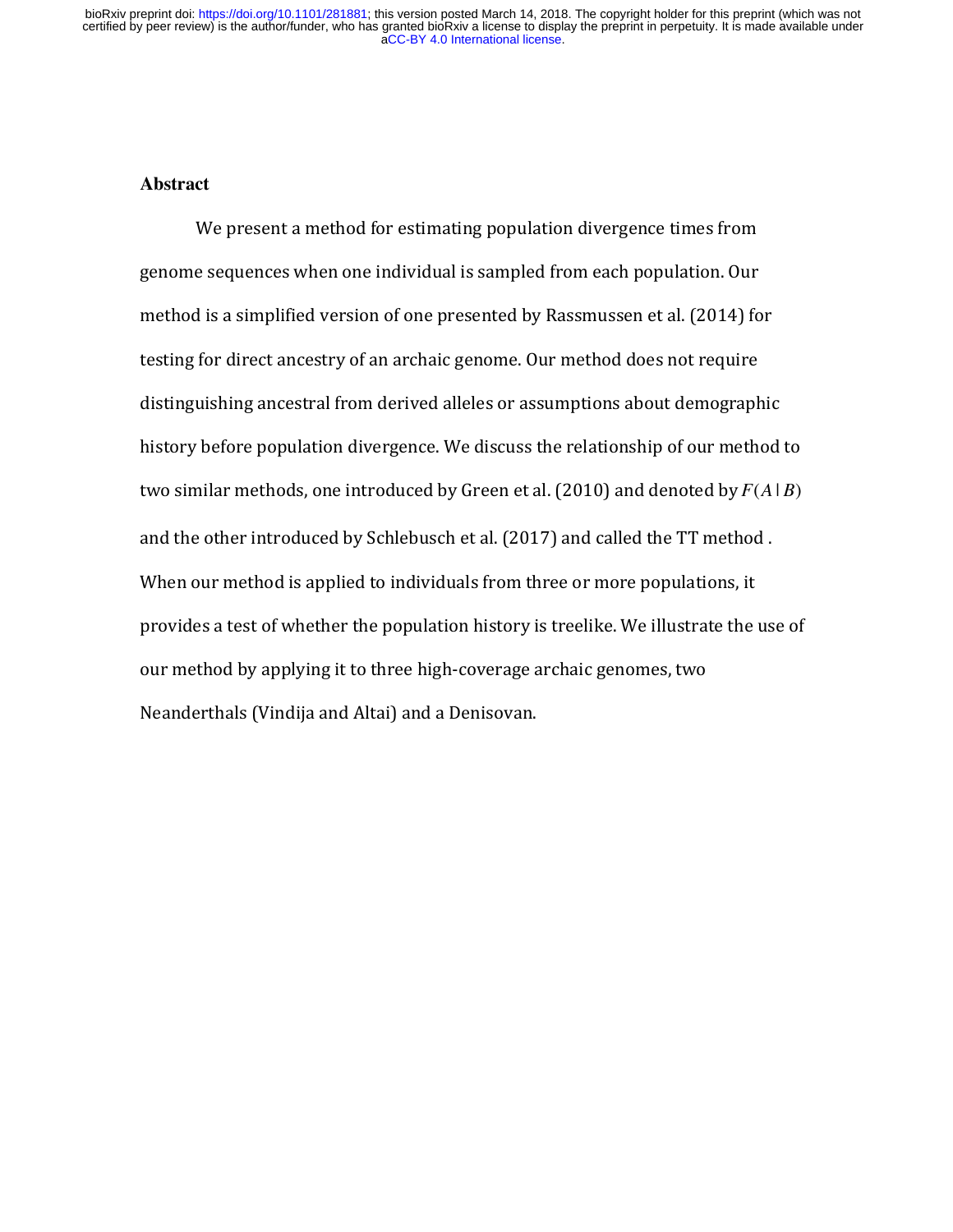Several methods have been proposed for estimating the divergence time of populations under the assumption that they have remained isolated since they diverged. For distantly related populations, the numbers of mutational differences between sequences indicates relative times of divergence. Relative times can be converted to absolute times if the mutation rate is known. This method traces to Zuckerkandl and Pauling (1962; 1965) and has been used and refined extensively. This class of methods estimates genomic divergence times. Using it to estimate population or species divergence times assumes that divergence times are so large that the difference between genomic and population divergence can be ignored.

For recently diverged populations, the number of mutational differences probably does not provide a reliable estimate of population divergence times both because there may be too few mutations that distinguish populations and because the difference between the genomic and population divergence times may be substantial. To overcome this problem, Green et al. (2010) (in Supplement 14) introduced a method for estimating population divergence times that accounts for the difference between genomic and population divergence. This method was used in later papers from the same group (MEYER *et al.* 2012; PRÜFER *et al.* 2014; PRÜFER *et al.* 2017). 

The Green et al.  $(2010)$  method is applicable when one genome is sampled from each of two populations. It depends on the statistic  $F(A|B)$ , which is the fraction of sites in population  $A$  that carry the derived allele when that site is heterozygous in population *B*. Green et al. (2010) showed by simulation that  $F(A|B)$ decreases roughly exponentially with the separation time of populations A and B.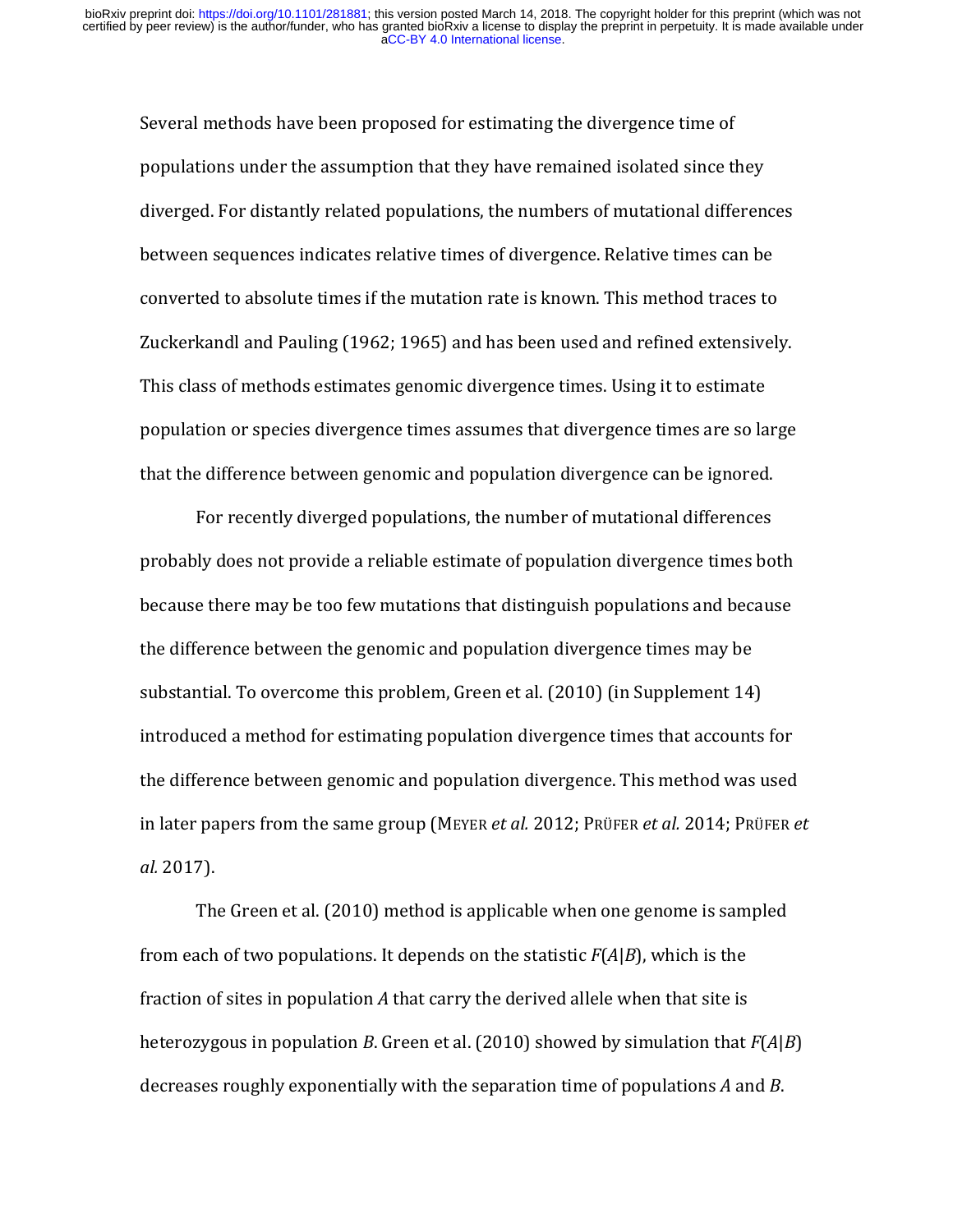The pattern of decrease depends on the history of population sizes in *B* and in the population ancestral to *A* and *B.*

In a different context, Rasmussen et al. (2014) (Supplement 17) introduced a method for inferring whether an archaic sample was in a population directly ancestral to a present-day population. Although the Rasmussen et al. (2014) method appears to be different from the  $F(A|B)$  method, it is actually quite similar. It uses analytic expressions for the number of configurations of pairs of sites in the two populations, when no distinction is made between ancestral and derived alleles. It makes no assumptions about the history of population sizes in either population.

More recently, Schlebusch et al.  $(2017)$  in Section 9.1 of their supplementary materials, introduced another and similar method, called the TT method, for estimating population divergence times. Their method is based on analytic expressions for the seven configurations of SNPs that are polymorphic in the two populations. The TT method assumes ancestral and derived alleles can be distinguished and the population before divergence was of constant size.

In the present paper, we will derive a simpler version of the Rassmussen et al. method and describe the relationship to the  $F(A|B)$  and TT methods. We will show that our method provides a way to test whether the population history of three or more populations is accurately represented by a population tree.

#### **Analytic theory of** *F***(***A***|***B***)**

We assume that two populations *A* and *B* diverged at time *T* in the past and remained isolated since. Two chromosomes are sampled from population *B* and one from A. Let  $N(t)$  denote the population size t generations before the present  $(t=0)$ .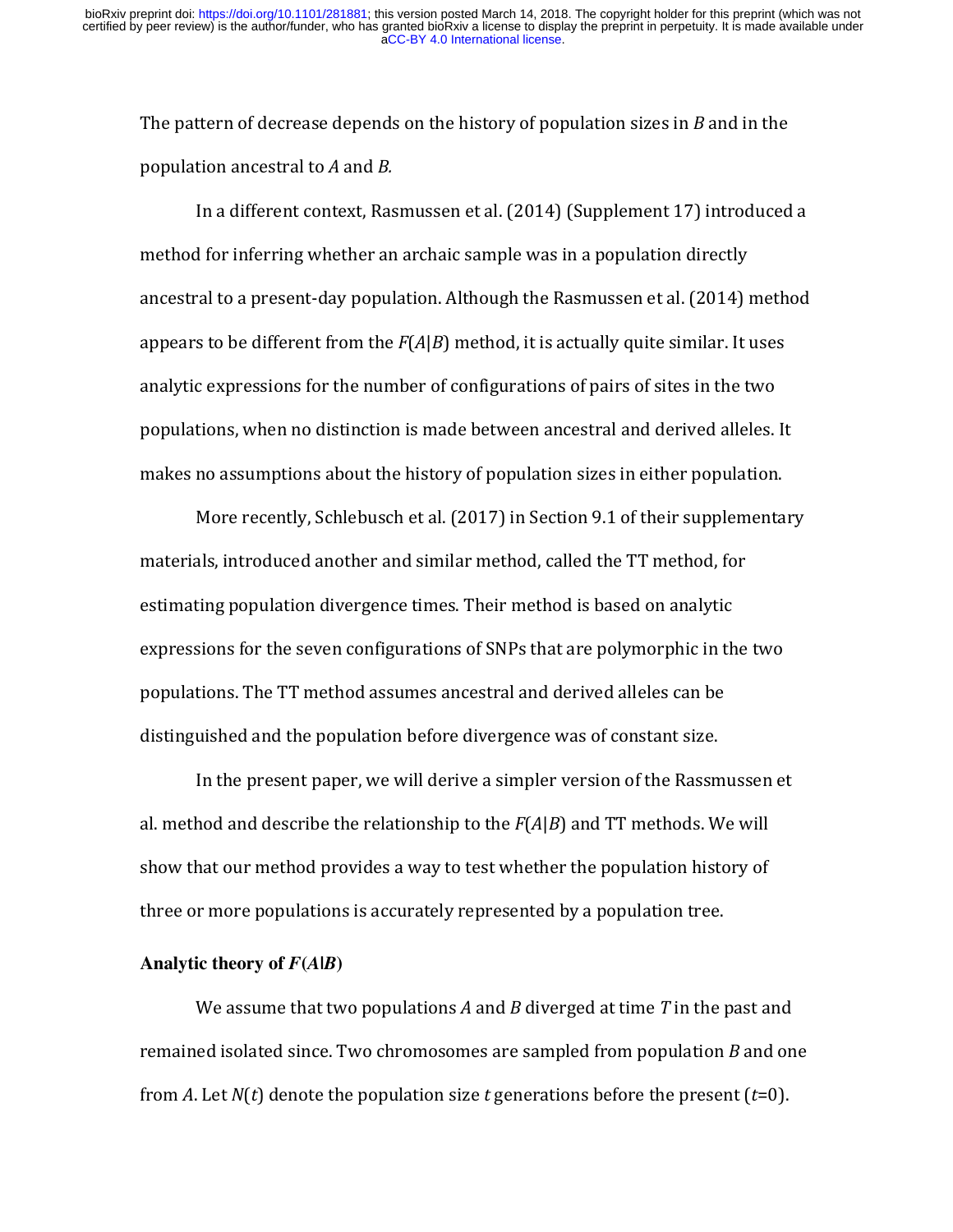Between 0 and *T*,  $N(t)$  is the effective size of population *B*. Before *T*, it is the effective size of the ancestral population. Because only one chromosome is sampled from A, the effective size of A between 0 and T does not matter. If there is no recurrent mutation. A carries the derived allele only if one of the two B lineages coalesced with the A lineage and there was a mutation on the internal branch of the gene tree, as shown in Figure 1. We calculate the probability of those two events using standard coalescent theory.

The probability of the gene tree shown in Figure 1 is  $2(1-c)/3$  where *c* is the probability that the two *B* lineages coalesce between 0 and *T*. The  $2/3$  reflects the fact that in the ancestral population each pair of lineages is equally likely to coalesce first. The probability that there is coalescence between  $0$  and  $T$  is

$$
c = 1 - \prod_{t=0}^{T-1} \left( 1 - \frac{1}{2N(t)} \right) \approx 1 - \exp\left( \int_0^T \frac{dt}{2N(t)} \right),\tag{1}
$$

where the approximation is accurate when *N*(*t*) is large.

If N is constant, 
$$
c = 1 - \left(1 - \frac{1}{2N}\right)^T \approx 1 - \exp[-T/(2N)].
$$

We denote the expected length of the internal branch of the gene tree shown in Figure 1 by *u*. In general *u* depends on  $N(t)$  in a complicated way but if N is constant,  $u = 2N$  (WAKELEY 2009). The probability that a mutation occurs in the internal branch is  $\mu u$  where  $\mu$  is the per site mutation rate.

The unconditional probability that the two  $B$  lineages carry different alleles is  $\mu$  multiplied by twice the average coalescence time of those two lineages,  $\bar{t}$ , where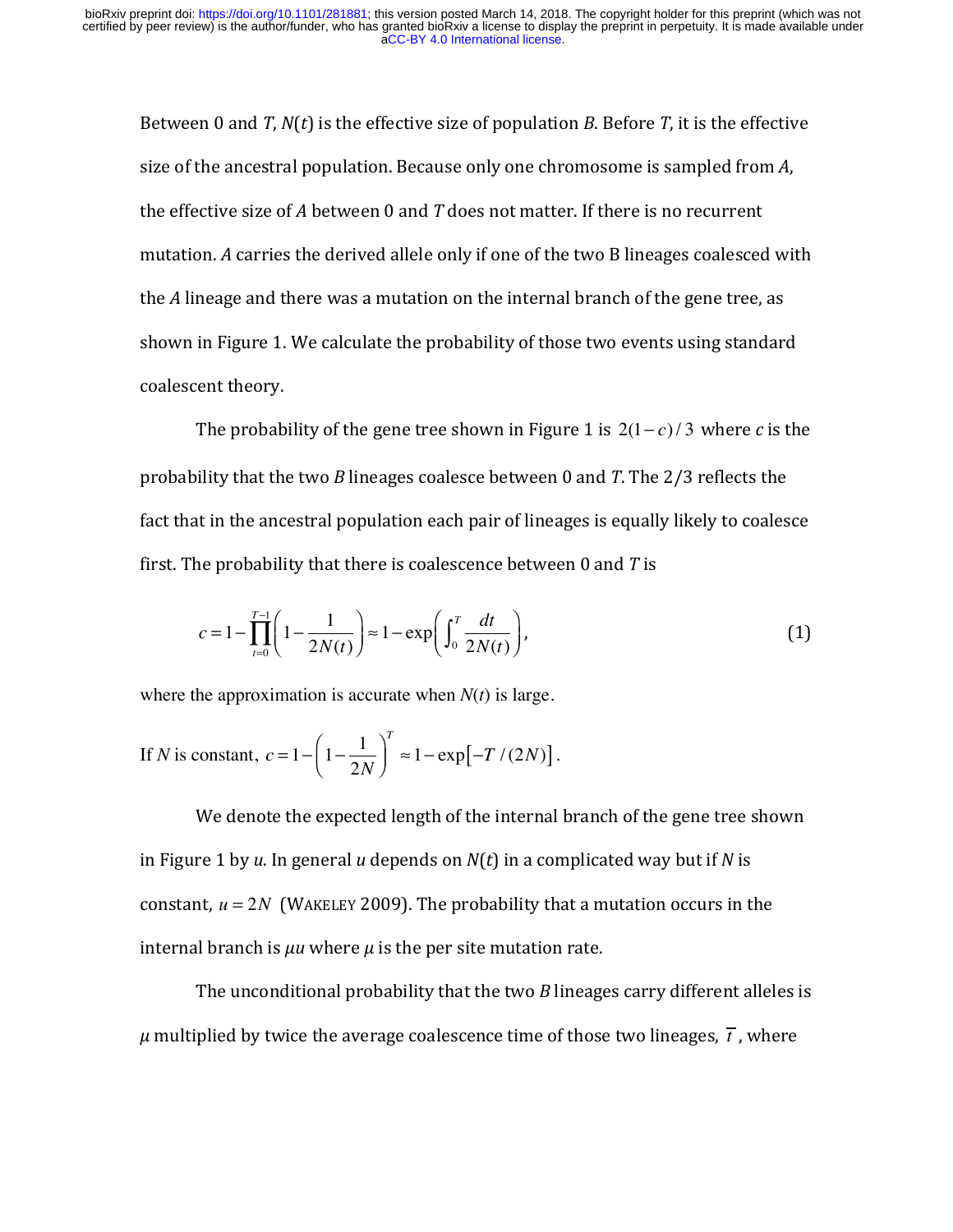$$
\overline{t} = \int_0^\infty \frac{t}{2N(t)} \exp\left[-\int_0^t \frac{dt'}{2N(t')} \right] dt , \qquad (2)
$$

Note that  $\overline{t}$  does not depend on *T*. When *N* is constant  $\overline{t} = 2N$ .

We denote the probability that  $A$  carries the derived allele given that the two *B* lineages carry different alleles by  $P(A | B)$ . We distinguish this probability from the statistic  $F(A | B)$  computed from the data. From the rules of conditional probability we obtain

$$
P(A \mid B) = \frac{2(1-c)}{3} \frac{\mu u}{2\mu \bar{t}} = \frac{(1-c)u}{3\bar{t}},
$$
\n(3)

which reduces to  $P(A|B) = \exp[-T/(2N)]/3$  when *N* is constant. Note that in Equation (3) the mutation rate cancels. If *N* varies with time, an analytic expression for  $P(A|B)$ can be obtained for some functional forms of  $N(t)$ , but in practice it is easier to determine the dependence of  $P(A | B)$  on *T* by simulation, as was done by Green et al. (2010) and in later papers.

Green et al. (2010) estimated the decrease in *P*(*A* | *B*) with time for several demographic models and then estimated *T* by finding the intersection point with the observed value of  $F(A | B)$  with each simulated curve. In Equation (3),  $P(A | B)$  depends on *N*(*t*) both before and after *T* because *u* depends on *N*(*t*) before and after *T*.

## **Schlebusch et al. (2017) TT method**

A closely related method for estimating population divergence times was presented by Schlebusch et al.  $(2017)$  in part 9 of their supplemental materials (pp. 21-23). They call this method the TT method and note that it is closely related to the concordance methods previously used by Schlebusch et al. (2012) and Skoglund et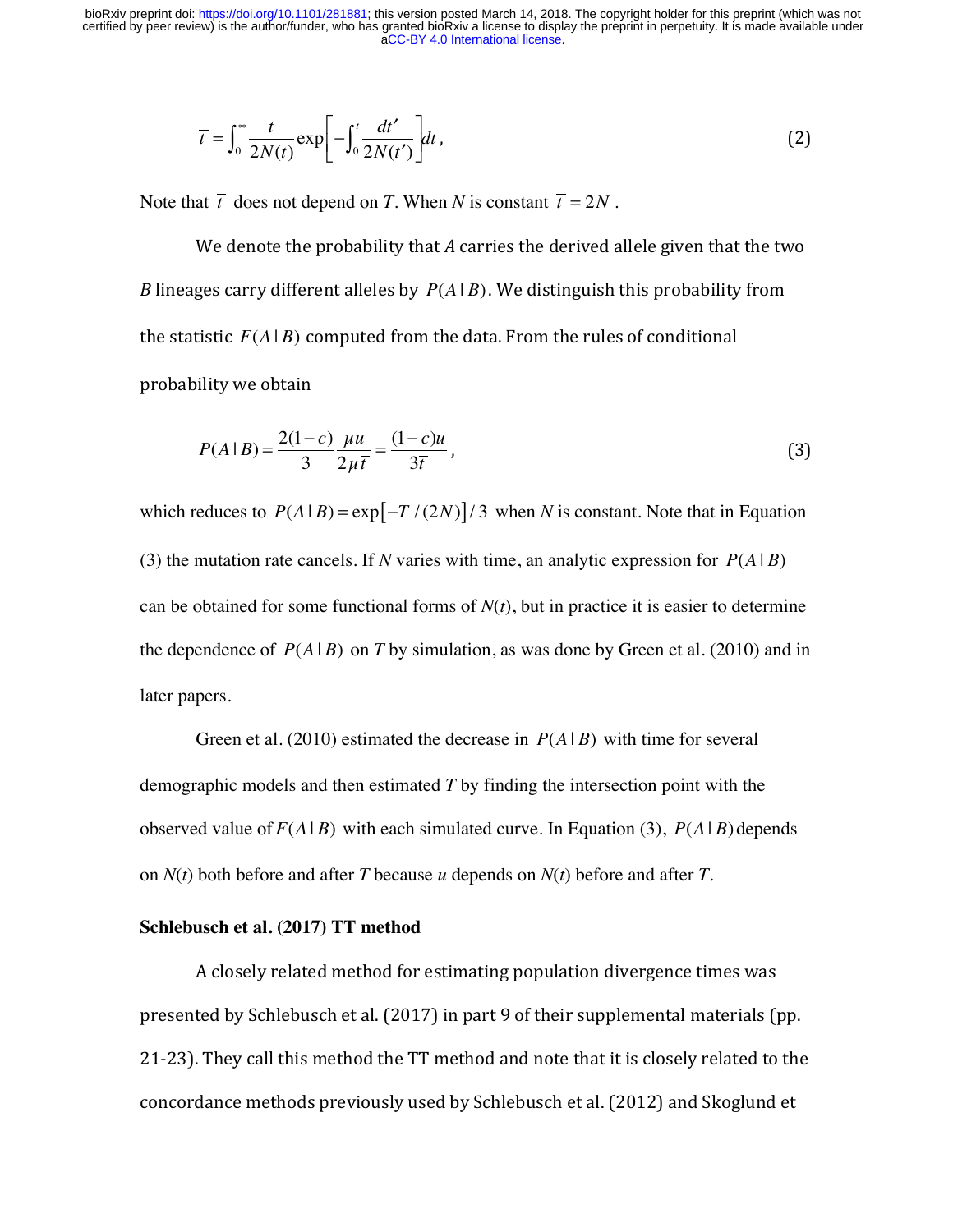al. (2011). Schlebusch et al. (2017) assume that two chromosomes are sampled from each population and distinguish nine configurations of the data at each site: 00  $(0/0)$ , 01  $(1/0)$ , 02  $(0/1)$ , 03  $(2/0)$ , 04  $(0/2)$ , 05  $(1/1)$  06  $(2/1)$ , 07  $(1/2)$  and 08  $(2/2)$ , where the numbers before and after the slash are the numbers of derived alleles in the first and second populations respectively. Schlebusch et al. derived the probabilities of each configuration under the infinite sites model with constant mutation rate, arbitrary population size changes after population separation, and constant population size in the ancestral population before separation. These probabilities depend on several parameters: the probabilities of coalescence in the two daughter populations, here called  $c_1$  and  $c_2$  to be consistent with the notation in the previous section,  $T_1$  and  $T_2$  (the population split times for each population),  $V_1$ and  $V_2$  (the expected times to coalescence in the two populations, given that they coalesce before the populations split), and  $\theta$ , (the effective size of the ancestral population scaled by the mutation rate). They assume that the numbers of sites in each of the nine configurations take their expected values for a given sample size, and they derived expressions for each of the parameters. In particular, they showed that the two coalescence probabilities are given by

$$
c_1 = \frac{2m_5}{2m_6 + m_5} \tag{4}
$$

$$
c_2 = \frac{2m_5}{2m_7 + m_5} \tag{5}
$$

where  $m_i$  is the observed number of sites in configuration  $O_i$ .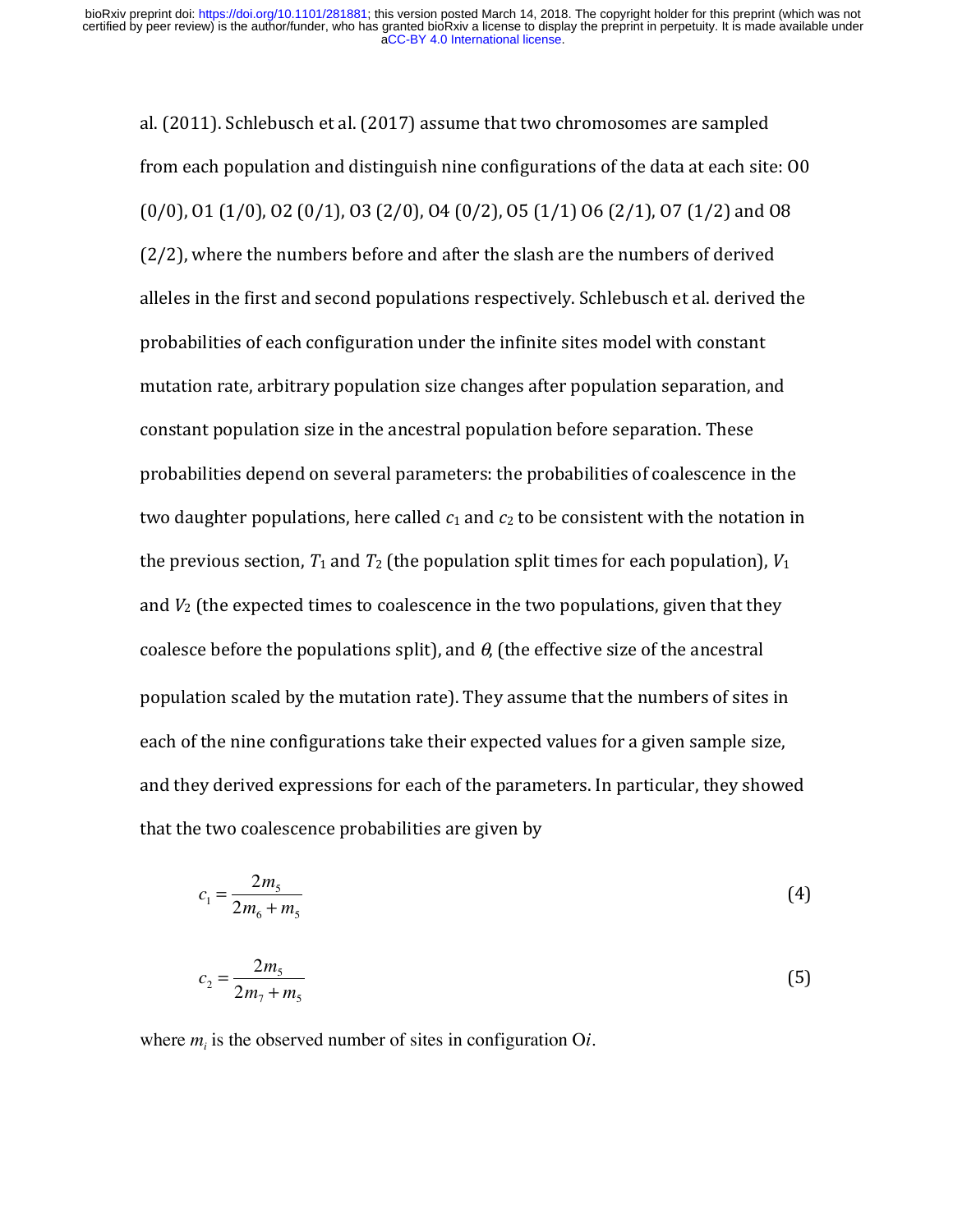#### **Rasmussen et al. method**

Rasmussen et al. (2014) (Supplement 17) considered the problem of whether an archaic genome was from a population directly ancestral to a present-day population. Like the TT method, two chromosomes are sampled from each population. The two populations A and B were assumed to have separated at some time in the past. To eliminate mutation as a force, they restricted their analysis to sites that were ascertained to be polymorphic in an outgroup. We call the two alleles by S and s. Without distinguishing ancestral and derived alleles, there are five different configurations of the data at each site:  $(1)$  SS/SS or ss/ss,  $(2)$  SS/Ss or  $ss/Ss$ , (3)  $SS/ss$  or  $ss/Ss$ , (4)  $Ss/Ss$  or  $Ss/ss$ , and (5)  $Ss/Ss$ , where the first genotype is from population  $A$  and the second is from  $B$ . Rassmussen et al. (2014) showed that, in the absence of mutations, the probabilities of the five configurations depend on five parameters,  $c_1$ , the probability that the two lineages from *A* coalesce after the populations diverge,  $c_2$ , the probability that the two lineages from *B* coalesce after the populations diverge, and  $k_0$ ,  $k_1$  and  $k_2$ , the elements of the normalized folded site-frequency spectrum in a sample of size 4 immediately before the populations diverged:  $k_0$  is the probability of SSSS or ssss,  $k_1$  is the probability of SSSs or sSSS, and  $k_2$  is the probability of SSss, where the ordering of S and s does not matter.

The data consist of the numbers of sites  $n_i$  with each configuration. Rasmussen et al. (2014) assumed the data had a multinomial distribution with probabilities  $p_i$ . They used standard numerical methods for estimating the five parameters from the data. This is a composite likelihood method because linkage disequilibrium can cause nearby sites to be non-independent.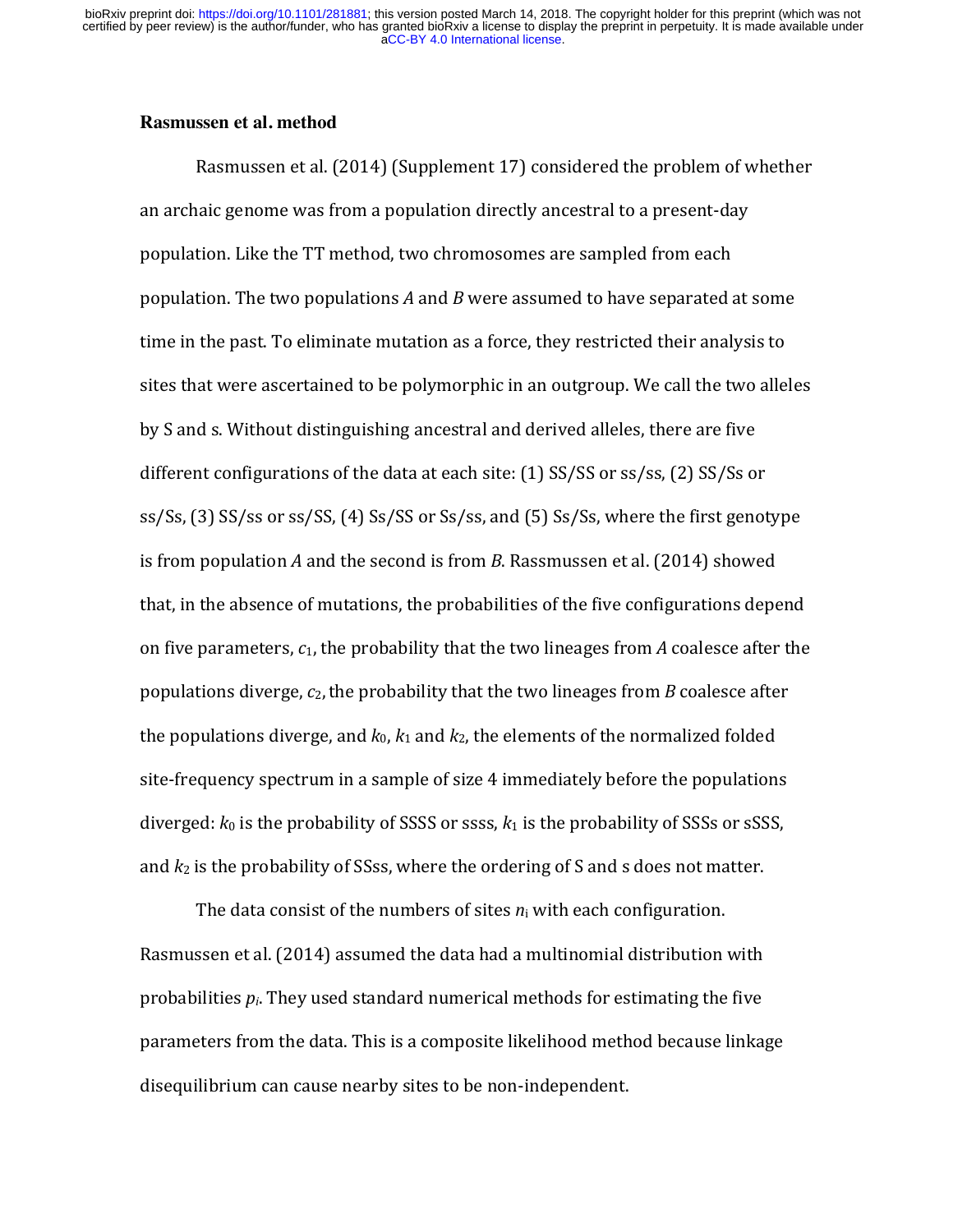Rasmussen et al. (2014) applied their method to an archaic sample from Montana, which in this notation is population  $B$ , and several present-day Native American individuals, each of which in turn was population A. Rasmussen et al. restricted their analysis to sites that are polymorphic in a panel of African populations. As a test of direct ancestry, Rasmussen et al. used a likelihood ratio test of the hypothesis that  $c_2=0$ . If  $c_2=0$ , the branch to *B* from the population ancestral to *A* and *B* was so short that no coalescence events occurred. In doing this analysis, Rasmussen et al. (2014) needed no assumptions about the history of population sizes either before or after *T*.

In this paper, we simplify the Rasmussen et al.  $(2014)$  method slightly and assume only one chromosome is sampled from population *A*, as in the  $F(A|B)$ method. Also as with the  $F(A | B)$  method, there is no need to assume that A is a present-day population or even that it was from a more recent time than *B*. The goal is to estimate the coalescence probability in population *B* before populations *A* and *B* had a common ancestor. From that coalescence probability and assumptions about population size changes in  $B$ , we can estimate  $T$ , the time since  $B$  separated from the common ancestor.

With only one chromosome sampled from A, there are three configurations of the data:  $(1)$  S/SS or s/ss,  $(2)$  S/Ss or s/Ss and  $(3)$  S/ss or s/SS, where the allele carried by the chromosome from A is before the slash. There are only three parameters of the model, c, the probability of coalescence in *B*, and  $k_0$  and  $k_1$ , the elements of the normalized folded site frequency spectrum in a sample of size 3 at *T*:  $k_0$  is the probability of SSS or sss and  $k_1$  is the probability of SSs or Sss. There are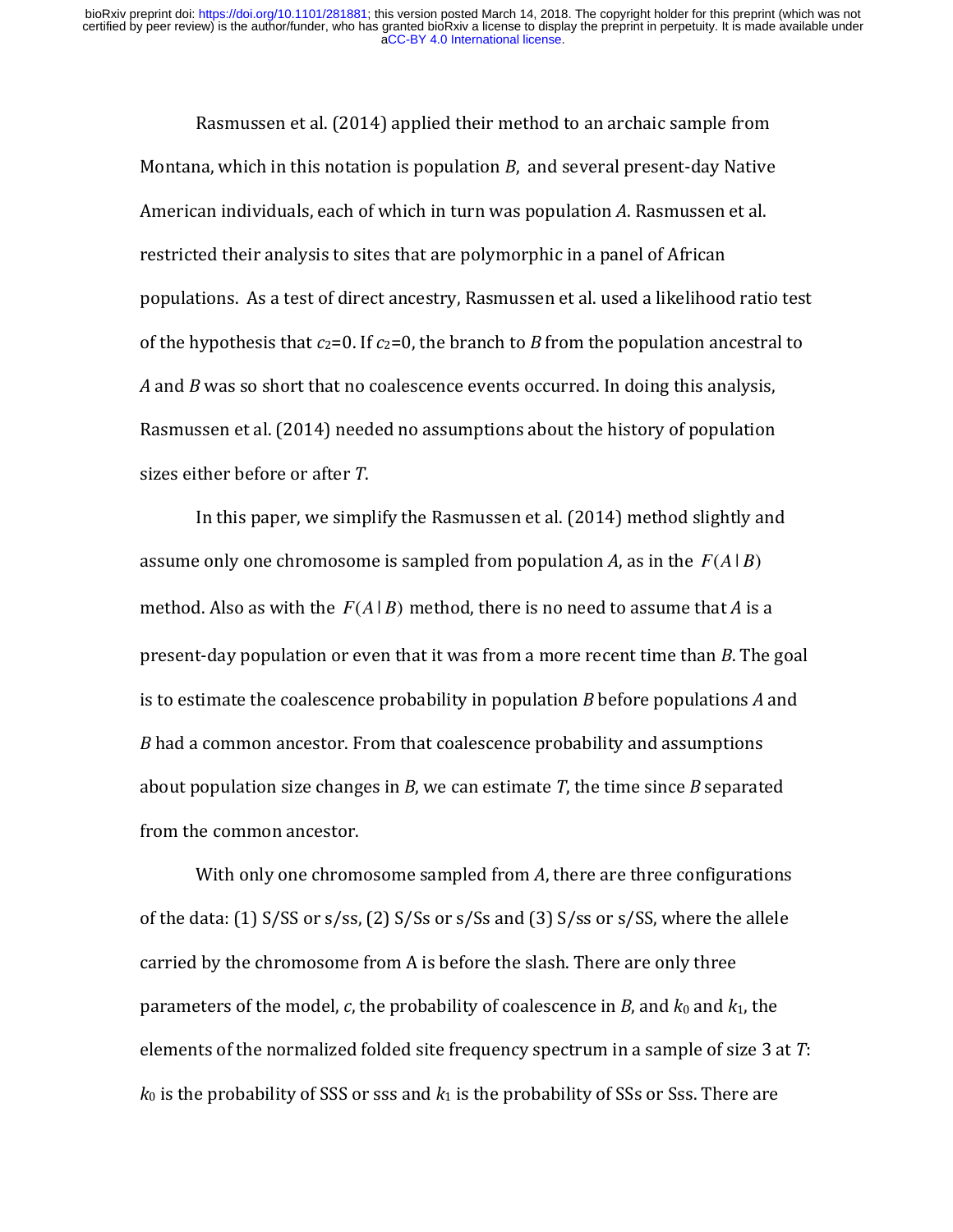only two free parameters because  $k_0 + k_1 = 1$ . By analogy with the derivation in Rasmussen et al. (2014) (Supplement 17),

$$
p_1 = k_0 + \frac{ck_1}{3}
$$
  
\n
$$
p_2 = \frac{2(1-c)k_1}{3}
$$
  
\n
$$
p_3 = \frac{(1+c)k_1}{3}
$$
\n(6)

where the  $p_i$  are the probabilities of configurations 1, 2 and 3. Given the data,  $n_i$  for  $i=1$ , 2, 3, the three parameters can be estimated by assuming a multivariate normal distribution of the data. From  $\hat{c}$ , the estimated value of c, the estimated value of  $T(\hat{T})$  is

estimated by solving

$$
\hat{c} = 1 - \exp\left[\int_0^{\hat{r}} \frac{dt}{2N(t)}\right]
$$
\n(7)

for  $\hat{T}$  . If *N* is constant  $\hat{T} = -2N \ln(1-\hat{c})$ .

We can understand the relationship to  $F(A|B)$  by assuming the sample sizes are large enough that the probabilities take their expected values. In that case,

$$
\hat{c} = \frac{2n_3 - n_2}{2n_3 + n_2} \tag{8}
$$

$$
\hat{k}_1 = \frac{3}{4} \frac{2n_3 + n_2}{n}
$$
\n(9)

where  $n = n_1 + n_2 + n_3$ .

The  $F(A|B)$  method described in the previous section is similar. To apply it, ancestral and derived alleles must be distinguished. Let S be the derived allele. There are 6 configurations of the data  $(1)$  S/SS,  $(2)$  S/Ss,  $(3)$  S/ss,  $(4)$  s/SS,  $(5)$  s/Ss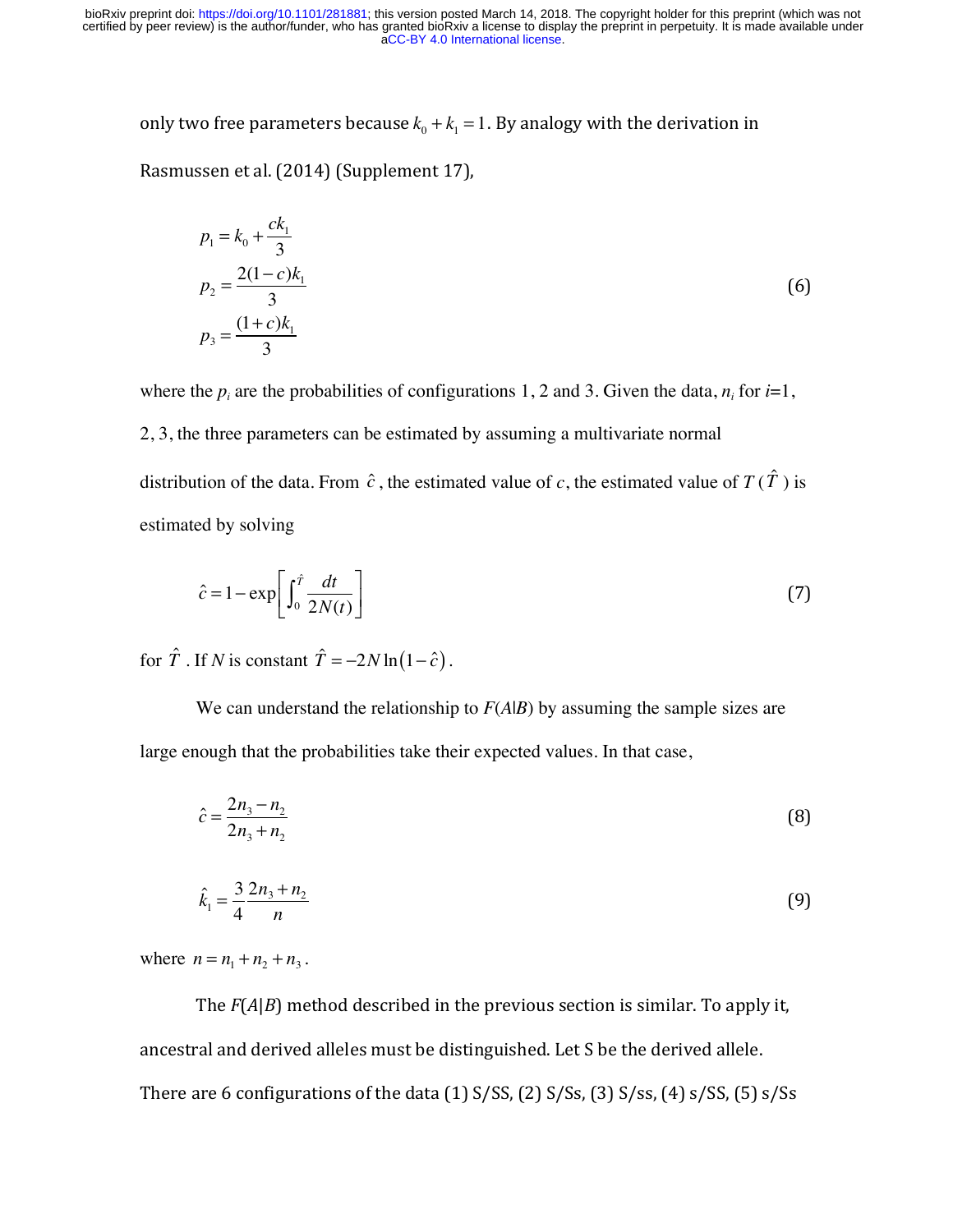and  $(6)$  s/ss. Let  $v_i$  be the observed numbers of sites in each configuration. By definition,

$$
F(A \mid B) = \frac{V_2}{V_2 + V_5} \,. \tag{10}
$$

When ancestral and derived alleles are not distinguished,  $n_1 = v_1 + v_6$ ,  $n_2 = v_2 + v_5$  and  $n_3 = v_3 + v_4$ . Hence, from (8),  $\hat{T}$  is estimated from

$$
\hat{c} = \frac{2(v_3 + v_4) - v_2 - v_5}{2(v_3 + v_4) + v_2 + v_5}
$$
\n(11)

There are several differences between the two methods. First, the two methods use different subsets of the polymorphic sites  $F(A | B)$  uses all sites that are heterozygous in *B* while our method uses all sites that are polymorphic in an outgroup. Second, the  $F(A|B)$  method estimates *T* directly from simulations, unless *N* is assumed to be constant, while our method first estimates *c* and from that value estimates *T*. Given the assumptions about demography, *c* is an analytic function of *T* which can be solved numerically. No simulations are needed. Third, the estimate of *T* from our method does not depend on the history of population sizes in the common ancestral population. Those population sizes determine  $k_1$  which is estimated from the data.

It is more difficult to compare our method and the  $F(A | B)$  method with the TT method because the TT method assumes that two chromosomes are sampled from each population. For that reason, the TT method is more similar to the Rasmussen et al. (2014) method. One difference is that Rasmussen et al. restricted their analysis to sites polymorphic in an outgroup, thereby eliminating the effects of mutation. The TT method analyzes all polymorphic sites and explicitly accounts for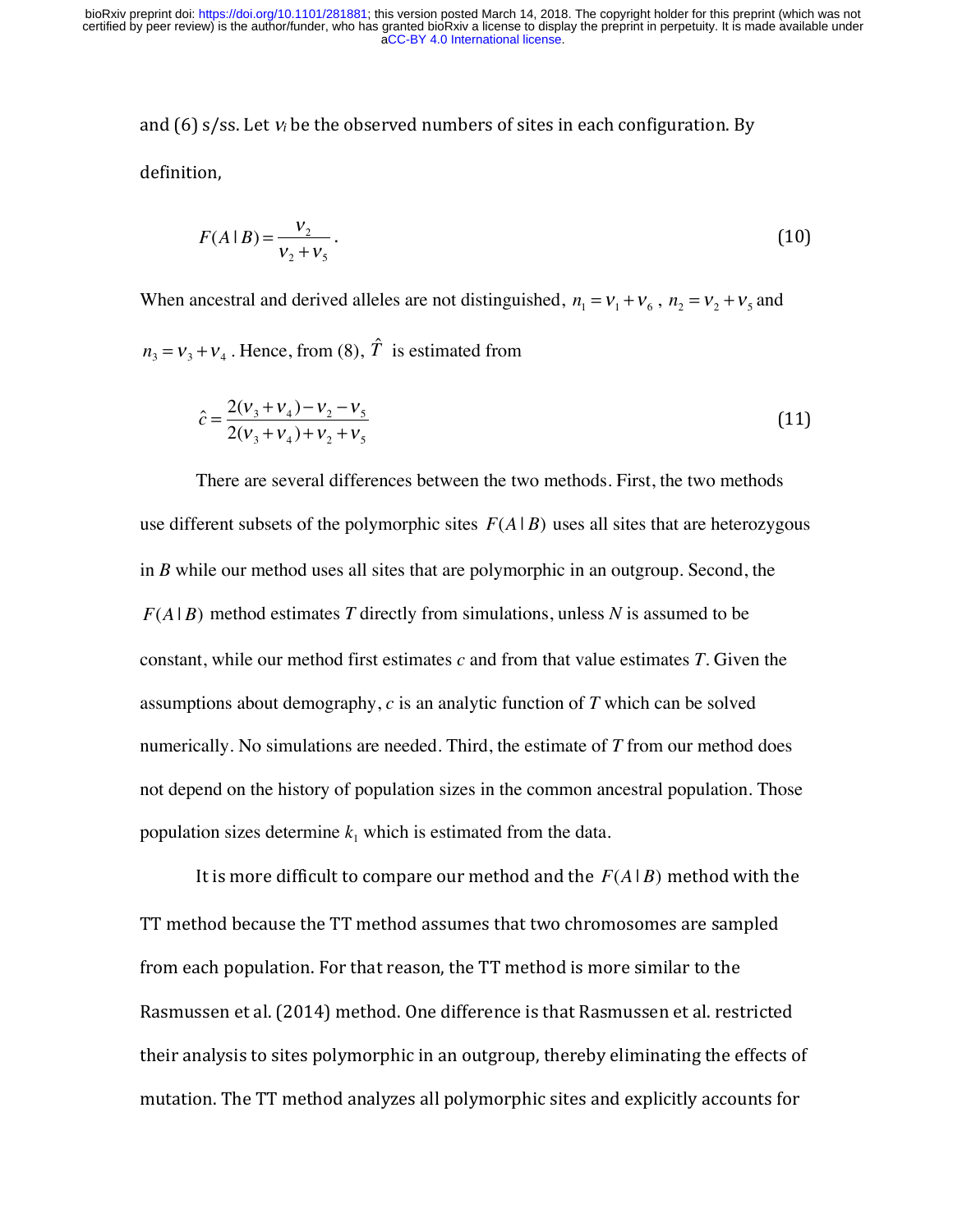mutation. However, the estimated coalescent probabilities do not depend on the mutation rate (Equations  $4$  and  $5$  above). Unfortunately, it is not possible to present an algebraic comparison of the Rasmussen et al. and TT methods because the five equations presented by Rasmussen et al. do not appear to have an analytic solution.

### **Application to Neanderthals and Denisovans, with a test of treeness**

We illustrate the application of our method to three high-coverage archaic genomes, the Altai Neanderthal from the Denisova Cave in central Siberia (PRÜFER *et*) al. 2014), the Vindija Neanderthal from the Vindija Cave in Croatia (PRÜFER et al. 2017) and the Denisova genome (MEYER *et al.* 2012). All three genomes were sequenced to sufficient depth that heterozygous sites can be called with confidence. We ascertained a set of SNPs that are polymorphic in a panel of 40 African genomes and restricted our analysis to those SNPs. We used an additional filtering step for the Altai genome. Prüfer et al.  $(2014)$  showed that the Altai Neanderthal was inbred with an estimated inbreeding coefficient of  $1/8$ . For the comparisons involving this individual, only sites not in runs of homozygosity longer than 2 mb were analyzed.

With three populations, there are six possible comparisons using each population in turn as population *A* or *B*. Table 1 shows the number of sites in each of the three configurations for all combinations. In the table, one of two alleles chosen at random from population *A* and two from population *B* were analyzed. The estimated value of  $c$  is the probability of coalescence in population  $B$  after it diverged from population A.

Our analysis provides six estimates of coalescence probabilities in the branches of the population tree. If a tree is an accurate representation of the history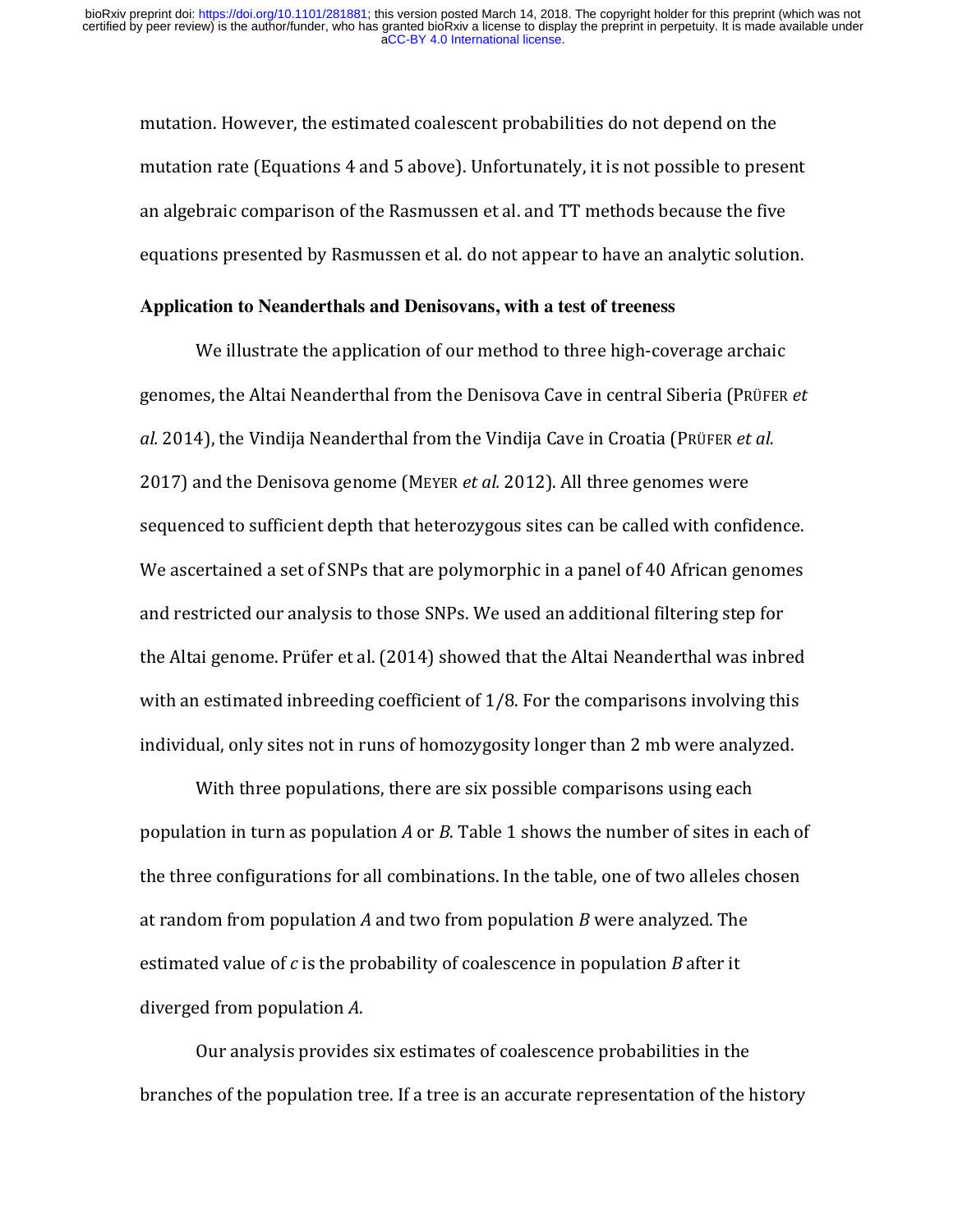of these three groups, then these probabilities have to be consistent with one another. The population tree is illustrated in Figure 2, where we denote the common ancestor of the two Neanderthals by *N* and the common ancestor of all three populations by  $H$ . We distinguish the six estimated values of  $c$  by the population used to obtain that estimate. Thus, for example,  $c(AN;V)$  is the coalescence probability in the branch *AN* using the Vindija genome as population *A*.

There are two tests of consistency with a treelike population history. One is whether the coalescence probability in the branch *DH* is the same when estimated from the Altai and Vindija genomes. As shown on the figure, the two values are similar, 0.888 and 0.907. The second test is whether the same coalescence probability is obtained for the internal branch, NH, when estimated two different ways. Because coalescence events in different branches are mutually exclusive, the coalescence probability on the internal branch can be computed by subtracting the value obtained from either the Altai or from the Vindija genomes. As shown, the estimated probabilities are quite different, 0.487 and 0.638, causing us to reject the tree as a correct model. That conclusion is not surprising given that both Prüfer et al. (2014) and Prüfer et al. (2017) concluded that there was gene flow between the Altai and Denisovan populations and admixture into Denisovans from a superarchaic group.

To convert the estimates of  $c$  to estimates of  $T$ , we need to solve Equation (5) numerically after assuming something about the history of population sizes in each group. We used the size estimates obtained by Prüfer et al. (2017) from applying PSMC (LI AND DURBIN 2011) to each genome. PSMC returns piecewise constant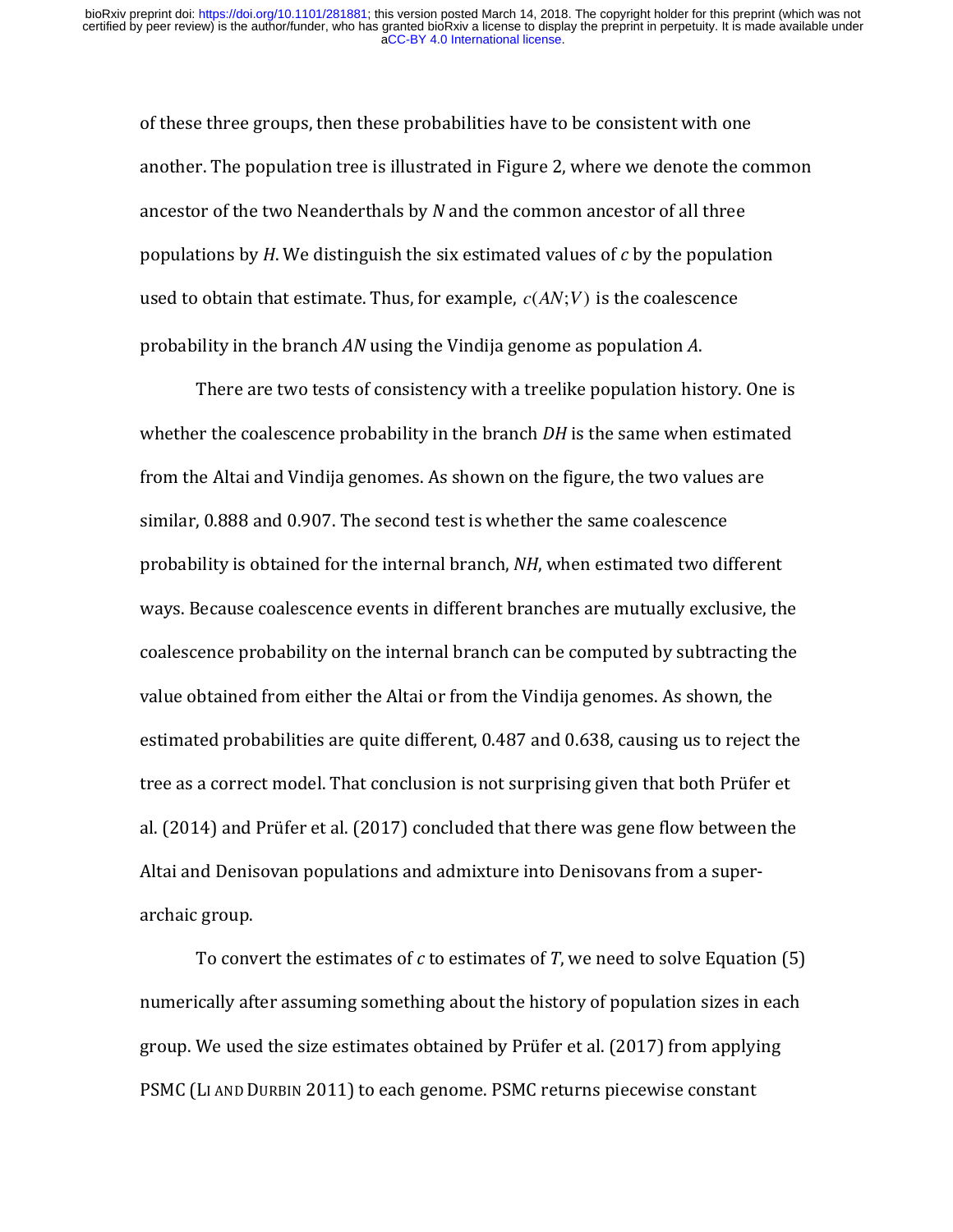estimates, with size  $N_i$  in time interval  $(t_i, t_{i+1})$  with  $t_0$ =0. We used the time intervals and sizes reported in Figure S7.5 in Supplement 7 of Prüfer et al. (2017). For piecewise constant population sizes, Equation (5) reduces to

$$
Pr(c|T) = 1 - exp\left[\frac{T - t_j}{2N_j}\right] \prod_{i=0}^{j-1} exp\left[-\frac{t_{i+1} - t_i}{2N_i}\right]
$$
(12)

where *j* is chosen so that  $t_j < T \leq t_{j+1}$ . Solving Equation (12) yields an estimate of  $T/(2N_0)$ , where  $N_0$  is different for different populations. For the Vindija and Altai branches, we obtained  $T_{VN}$  / $T_{AN}$  = 3.041. This ratio is slightly less than ratio of 4 estimated by Prüfer et al. (2017).

## **Discussion and Conclusions**

We present a simple method to estimate the divergence time of two populations when single genomes are sampled from each population. Our method is a minor modification of a method introduced by Rasmussen et al. (2014). We compare the theoretical basis of our method with two similar methods, one called the  $F(A|B)$  method (GREEN *et al.* 2010) that has been used extensively for the analysis of archaic genomes and the other called the TT method (SCHLEBUSCH *et al.*) 2017). All three methods are similar in using SNP data from two diploid genomes, one sampled from each of two populations. They all analyze polymorphic SNPs as if they are unlinked. And they all assume a model in which the two populations diverged from one another instantaneously at some time in the past and remained isolated until the genomic samples were taken. None of the methods assumes that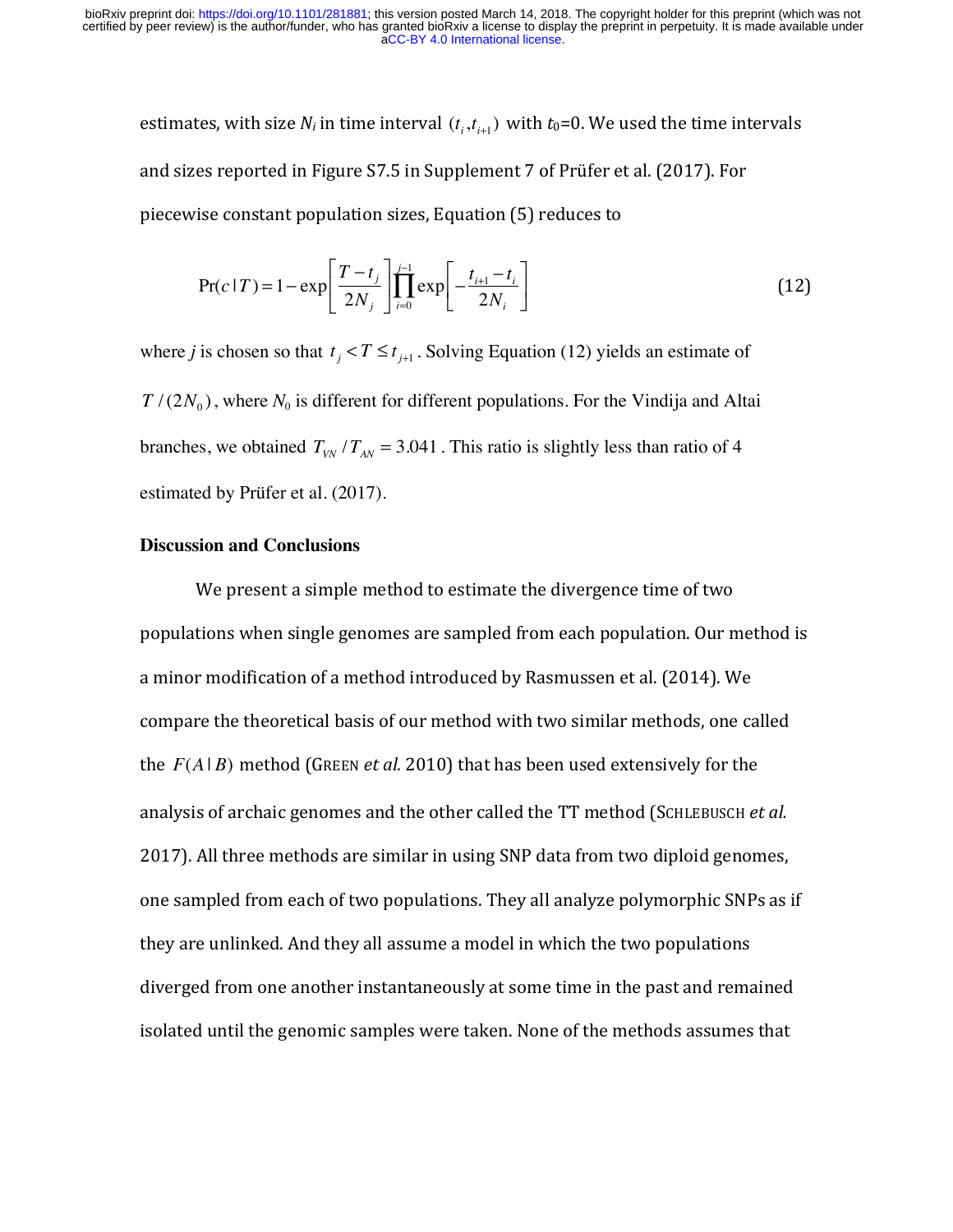the samples are taken at the present and hence they are all applicable to ancient DNA if it is of sufficient quality that heterozygous sites can be called.

The three methods differ slightly in the assumptions they make. The  $F(A | B)$ method and the TT method assume that ancestral and derived alleles can be distinguished. Our method does not require that assumption. The  $F(A | B)$  method and TT method both require assumptions about the size of the ancestral population. The  $F(A|B)$  method assumes a history of population sizes inferred from PSMC (LI AND DURBIN 2011). The TT method assumes that population size was constant before the populations diverged. Our method makes no assumption about the size of the ancestral population. The demography of the ancestral population is captured in the parameter  $(k_1)$  that characterizes the folded site-frequency spectrum at the time of population separation.

The three methods differ in which subsets of sites are analyzed. The  $F(A | B)$ analyzes all sites that are heterozygous in one population (population  $B$ ) and then computes the fraction of those sites at which a single chromosome from the other population (population A) carries the derived allele. It estimates from this fraction the time of separation from the common ancestor to population  $B$ . To estimate the divergence time of the other population, A and B are reversed. Our method is similar in focusing on one population at a time, but it analyzes all sites that are polymorphic in an outgroup. The TT method in contrast analyzes all sites polymorphic in the two genomes.

In theory, the three methods differ in how they estimate divergence times. Both the  $F(A \mid B)$  and TT methods estimate the divergence times scaled by the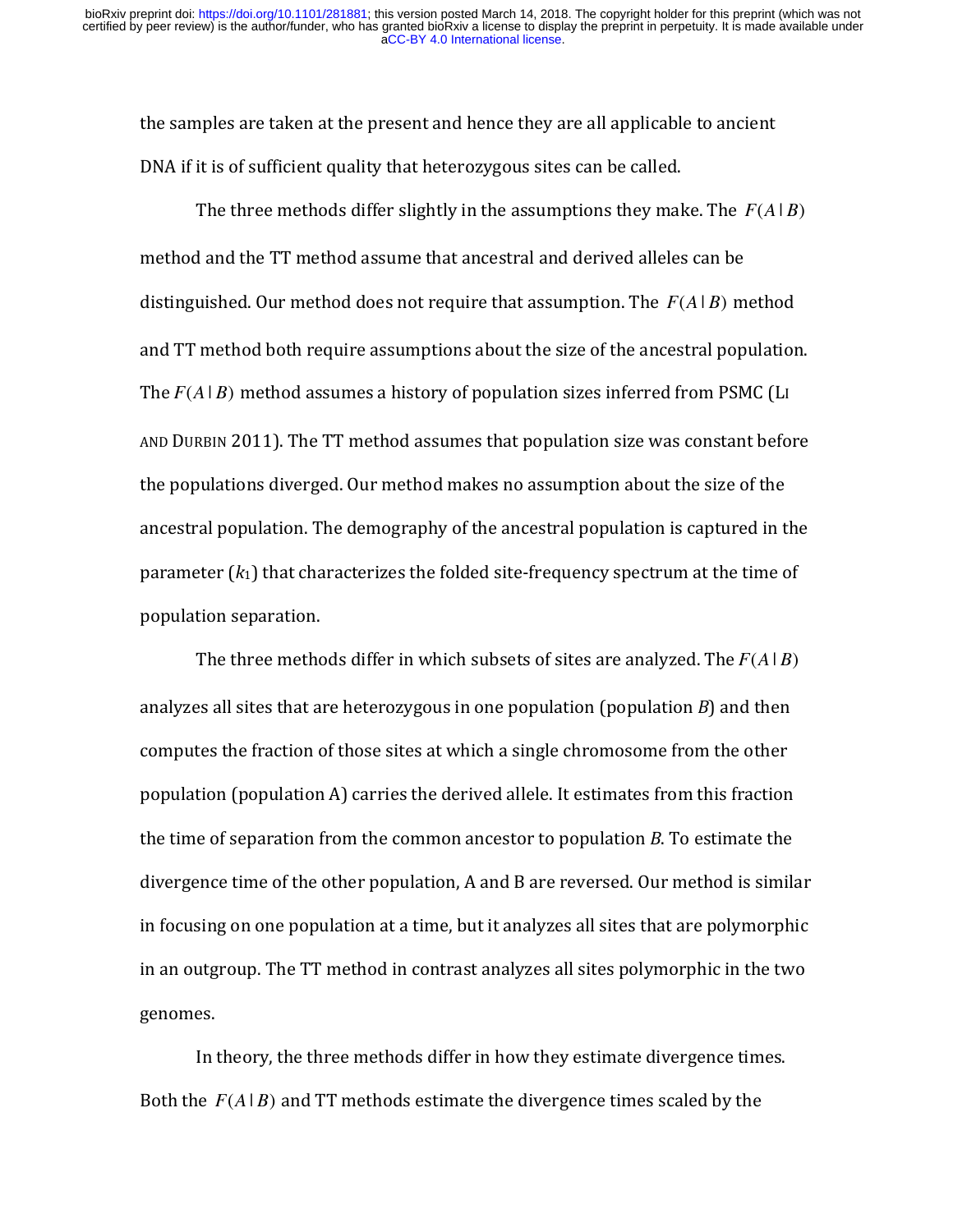mutation rate. Our method estimates first the coalescence probability in each population and then estimates the coalescence time from some assumption about the history of population sizes after the populations diverged. In practice, the history of population sizes is inferred from PSMC which depends on an assumed mutation rate. Therefore, all three methods depend on the mutation rate. However, the coalescent probabilities estimated with our method and with the TT method do not depend on the assumed mutation rate and hence can be used in the test for a tree-like population history that we have proposed.

One goal of our paper is to call attention to three methods for estimating population divergence times using SNP data from pairs of genomes. These methods have a similar theoretical structure. The differences between them are relatively minor. Most important to the accuracy of results obtained using any of them is the assumption of complete isolation of the populations after they diverged from a common ancestor.

This research was supported in part by NIH Grant GM40282 to M. S. We thank I. Kelso, S. Pääbo and K. Prüfer for helpful discussions of this topic.

### **Literature Cited**

- Green, R. E., J. Krause, A. W. Briggs, T. Maricic, U. Stenzel *et al.*, 2010 A draft sequence of the Neandertal genome. Science 328: 710-722.
- Li, H., and R. Durbin, 2011 Inference of human population history from individual whole-genome sequences. Nature 475: 493-496.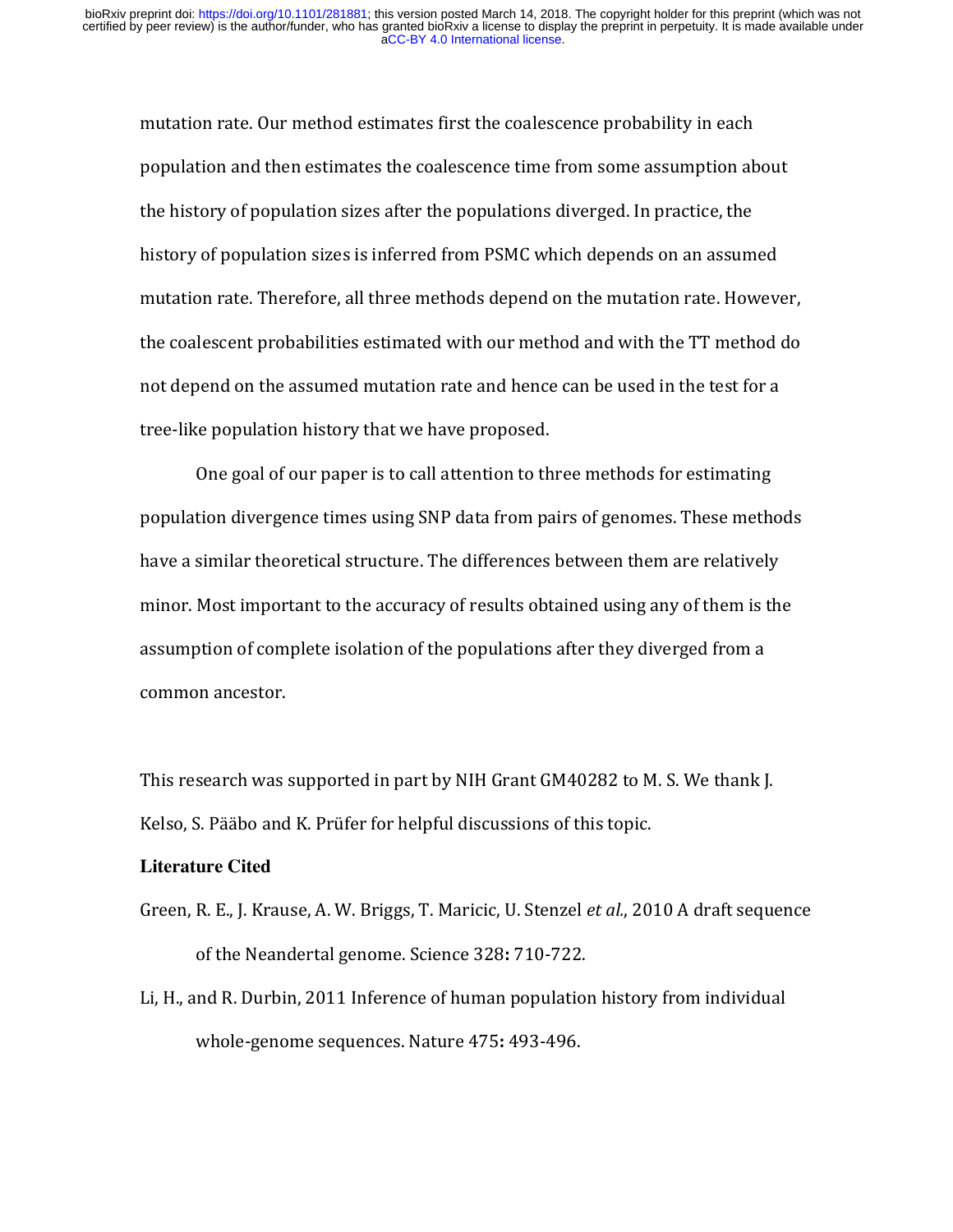- Mever, M., M. Kircher, M.-T. Gansauge, H. Li, F. Racimo et al., 2012 A high-coverage genome sequence from an archaic Denisovan individual. Science 338: 222-226.
- Prüfer, K., C. de Filippo, S. Grote, F. Mafessoni, P. Korlević *et al.*, 2017 A highcoverage Neandertal genome from Vindija Cave in Croatia. Science 358: 655.
- Prüfer, K., F. Racimo, N. Patterson, F. Jay, S. Sankararaman et al., 2014 The complete genome sequence of a Neanderthal from the Altai Mountains. Nature 505: 43-49.
- Rasmussen, M., S. L. Anzick, M. R. Waters, P. Skoglund, M. DeGiorgio *et al.*, 2014 The genome of a Late Pleistocene human from a Clovis burial site in western Montana. Nature 506**:** 225-229.
- Schlebusch, C. M., H. Malmström, T. Günther, P. Sjödin, A. Coutinho et al., 2017 Southern African ancient genomes estimate modern human divergence to 350,000 to 260,000 years ago. Science 358**:** 652.
- Schlebusch, C. M., P. Skoglund, P. Sjödin, L. M. Gattepaille, D. Hernandez et al., 2012 Genomic variation in seven Khoe-San groups reveals adaptation and complex African history. Science 338**:** 374-379.
- Skoglund, P., A. Gotherstrom and M. Jakobsson, 2011 Estimation of population divergence times from non-overlapping genomic sequences: examples from dogs and wolves. Molecular Biology and Evolution 28**:** 1505-1517.
- Wakeley, J., 2009 *Coalescent Theory*. Roberts & Company, Greenwood Village, Colorado.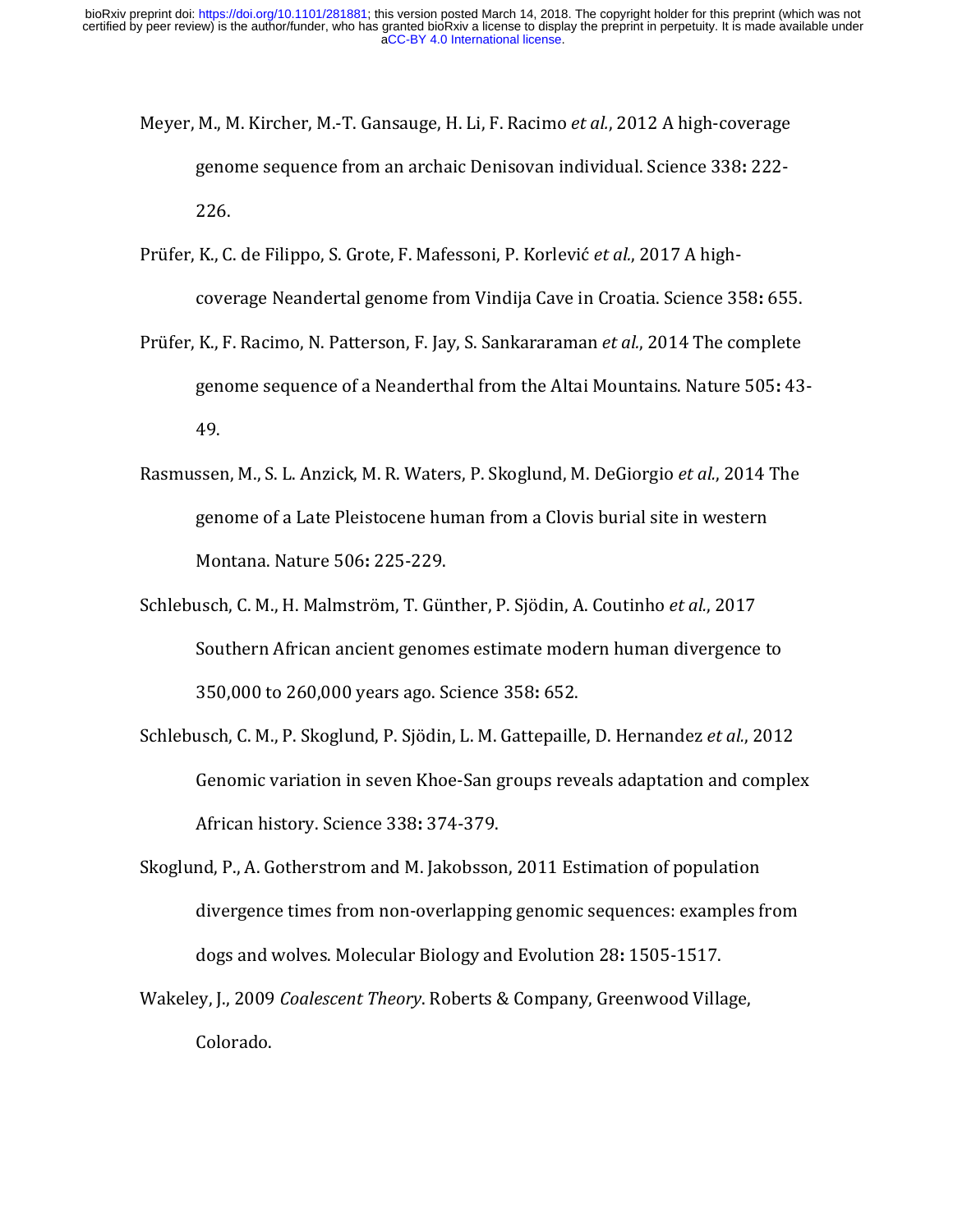Zuckerkandl, E., and L. Pauling, 1962 Molecular disease, evolution, and genetic heterogeneity., pp. 189-225 in *Horizons in Biochemistry*, edited by M. Kasha and B. Pullman. Academic Press, New York.

Zuckerkandl, E., and L. Pauling, 1965 Evolution divergence and convergence in proteins, pp. 97-166 in *Evolving Genes and Proteins*, edited by V. Bryson and

H. J. Vogel. Academic Press, New York.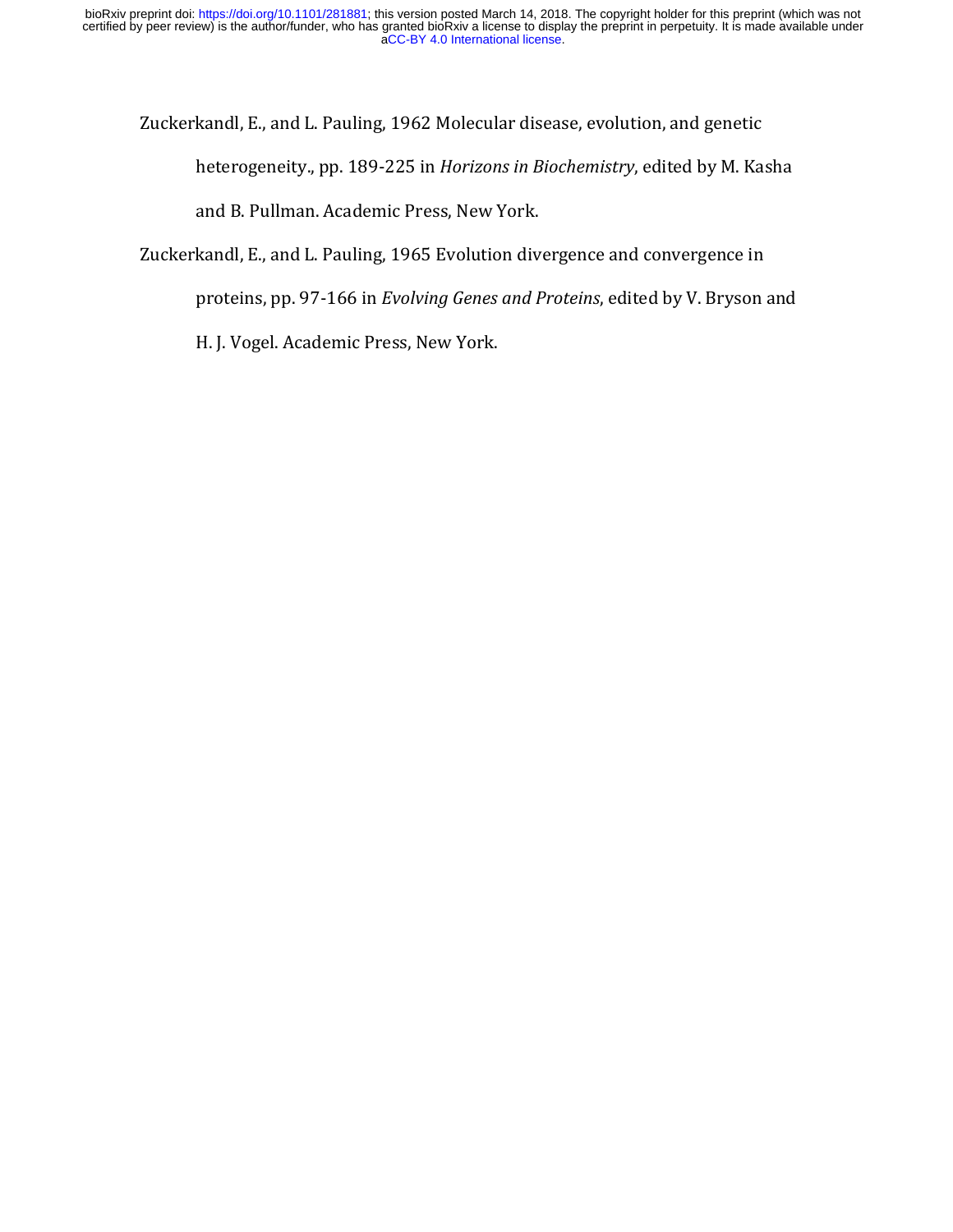Table 1. Counts of SNPs in each of the three configurations along with estimates of  $k_1$  and c. Both chromosomes are sampled from population *B* and one chromosome chosen at random is sampled from population *A*. Sites were ascertained to be polymorphic in 40 African individuals in the Simons Genome Diversity Panel (BantuHerero, BantuKenya, BantuTswana, Biaka, Dinka, Esan, Gambian, Ju\_hoan, Khomani\_San, Luhya, Luo, Mandenka, Masai, Mbuti, Mende, Mozabite, Saharawi, Somali, Yoruba) (Malik et al. 2016).  $n_1$ ,  $n_2$  and  $n_3$  are the numbers of sites in each of the three configurations defined in the text.  $\hat k_{\text{\tiny I}}$  and  $\hat c$  are obtained by assuming the  $n_i$  have a trinomial distribution with probabilities given by Equations  $(6)$  in the text and maximizing the likelihood. The same estimates of  $\hat k_{\scriptscriptstyle \rm I}$  and  $\hat c\,$  were obtained using Equations  $(7)$  and  $(8)$  in the text.

| $\boldsymbol{B}$ | A        | n <sub>1</sub> | n <sub>2</sub> | $n_3$  |          | $\hat{c}$ |
|------------------|----------|----------------|----------------|--------|----------|-----------|
| Altai            | Vindija  | 7864107        | 75478          | 57311  | 0.017696 | 0.20591   |
| Vindija          | Altai    | 7874698        | 54704          | 67494  | 0.017790 | 0.42323   |
|                  |          |                |                |        |          |           |
| Vindija          | Denisova | 8980266        | 52108          | 553786 | 0.090730 | 0.91013   |
| Denisova         | Vindija  | 8973604        | 64912          | 547644 | 0.090771 | 0.88810   |
|                  |          |                |                |        |          |           |
| Altai            | Denisova | 7923816        | 78910          | 465399 | 0.089427 | 0.84369   |
| Denisova         | Altai    | 7939928        | 46745          | 481452 | 0.089422 | 0.90740   |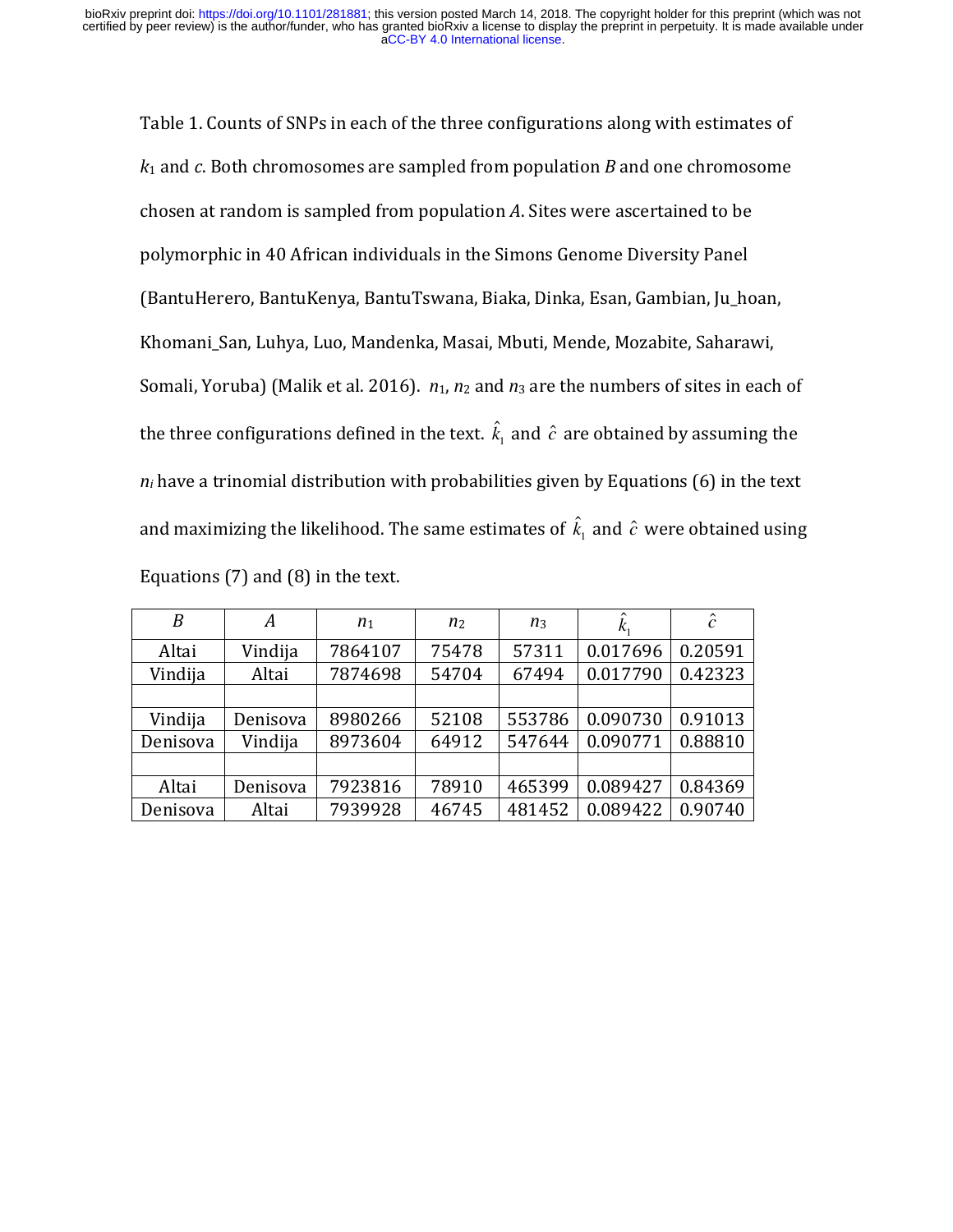## Figure captions

## Figure 1

Illustration of the notation used in this paper. Populations  $A$  and  $B$  are assumed to have diverged from a common ancestor *T* generations in the past. Two chromosomes from *B* and one from *A* are sampled. A mutation from the ancestral to derived allele at a SNP is assumed to have occurred on the gene tree as shown by the arrow. Assuming no recurrent mutation, the gene tree and the branch on which the mutation occurred is the only way that  $B$  can be heterozygous for the derived allele and *A* also carry the derived allele.

## Figure 2

Illustration of the results of applying the method described in the paper for estimating the coalescent probability,  $c$ , on each of branch of a population tree of three archaic genomes.  $c$  for the branch leading to Denisovan  $(DH)$  can be estimated using either Vindija  $(V)$  or Altai  $(A)$  as the other population. *c* for the internal branch (NH) can be estimated either by subtracting from either the Vindija or Altai branch. If the history of these populations is accurately represented by a population tree, the estimates of *c* obtained from different subsets of the data should be approximately equal.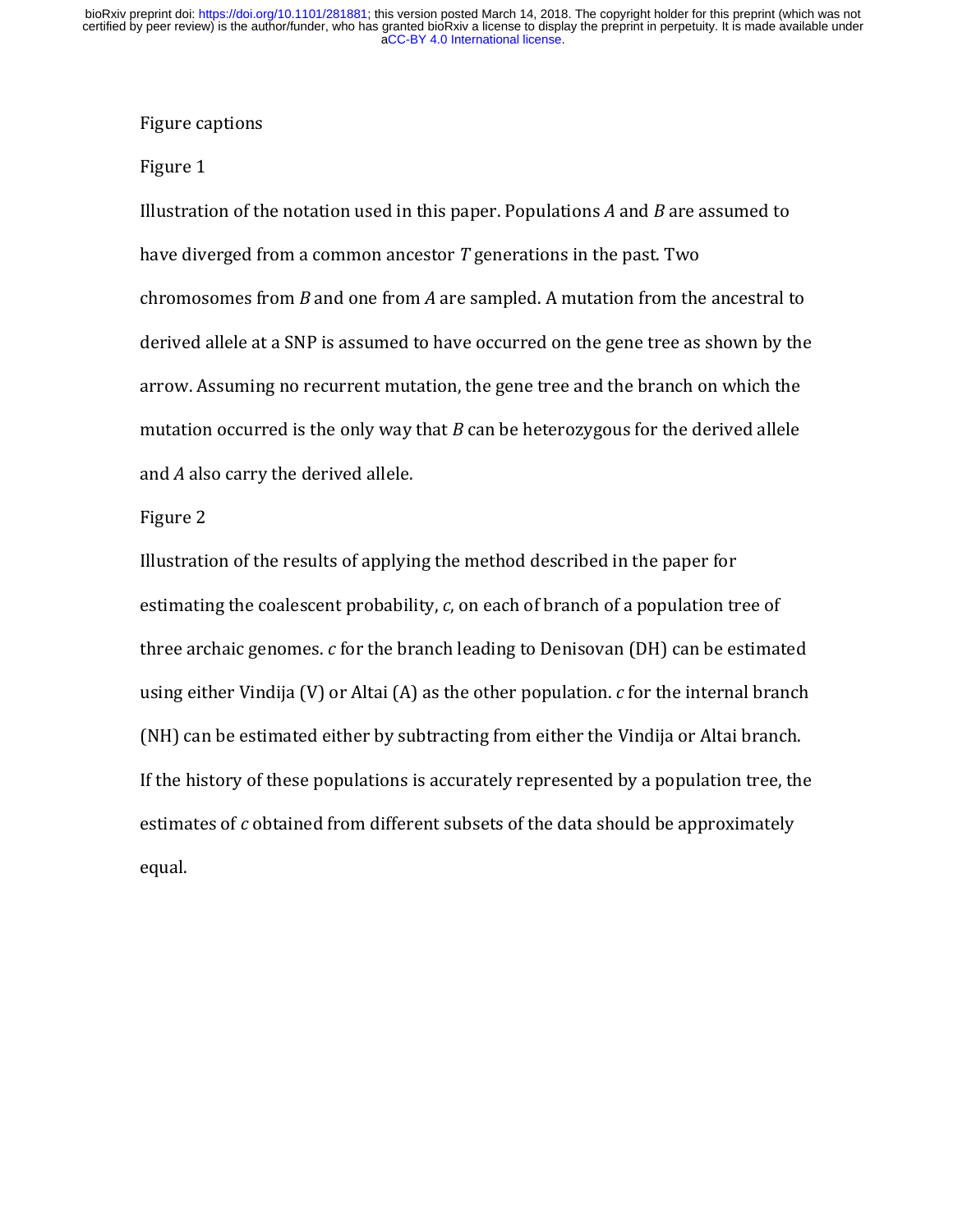